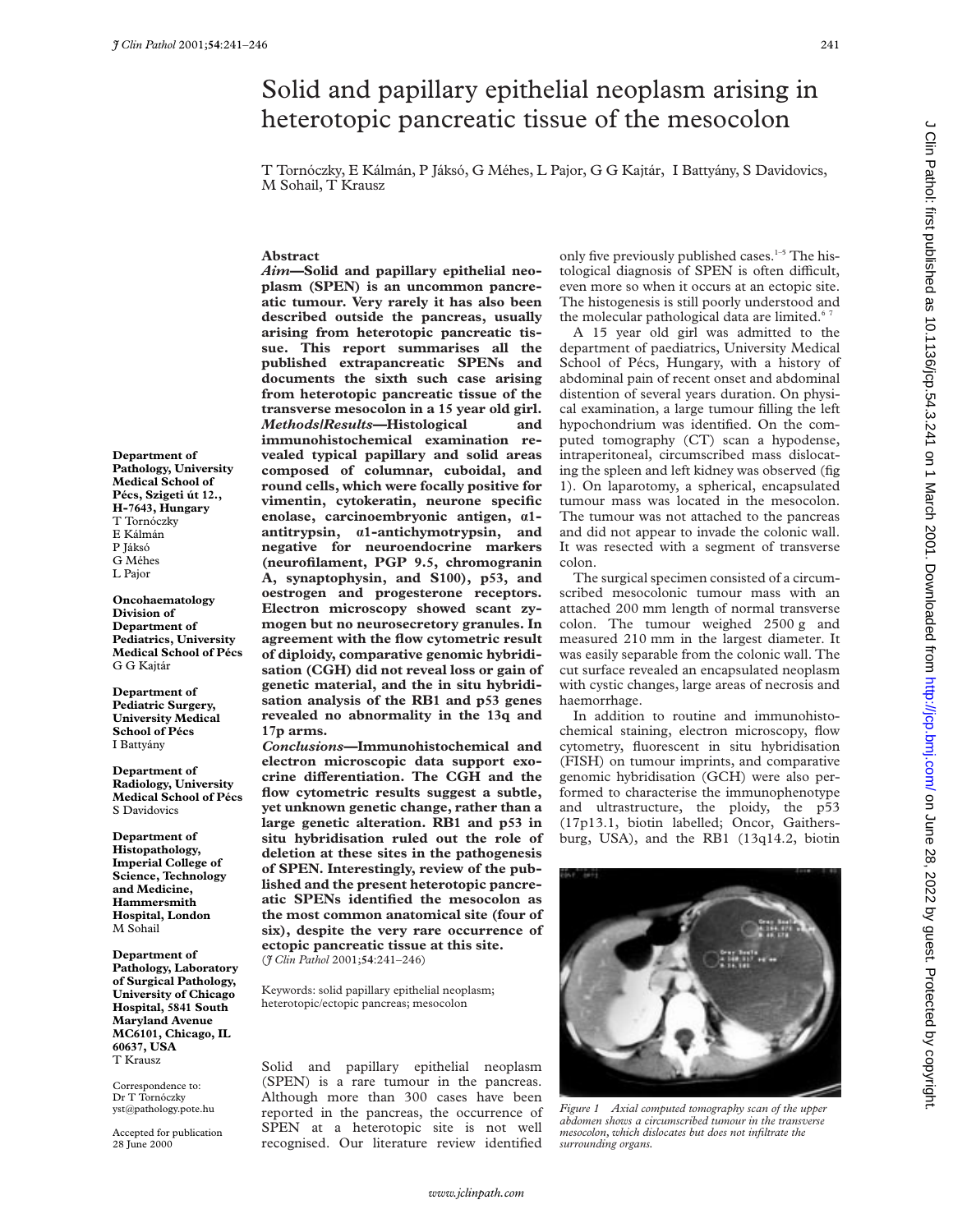labelled; Oncor) gene status of the tumour cells. D17Z1 (cen.17, digoxigenin labelled; Oncor) and D13S327 (13q34–qter, digoxigenin labelled; Oncor) probes were cohybridised with the p53 and RB1 probes, respectively. The biotin labelled probes were detected by means of avidin–fluorescein isothiocyanate (FITC; Vector, Burlingame, California, USA), the digoxygenin labelled ones by means of the anti-digoxygenin–rhodamine (Boehringer, Mannheim, Germany) system, resulting in green and red fluorescence, respectively. CGH was used to define the possible gain and/or loss of genetic material. For DNA extraction, the "salting out" method described by Miller *et al* was used. <sup>8</sup> CGH was performed according to the protocol used by du Manoir *et al* . 9

Histologically, the tumour had a fibrous pseudocapsule with ectopic, compressed pancreatic tissue around and in it (fig 2A).

Because of the widespread necrosis and haemorrhage, only the peripheral parts of the tumour were suitable for histological evaluation. The neoplasm consisted of small, rather uniform, round to polygonal cells with eccentrically placed nuclei containing single small nucleoli. The cytoplasm was pale eosinophilic with slight granularity. The tumour cells were arranged in solid sheets or pseudopapillary structures. In the latter, the cells had a columnar appearance pallisading around a central vascular core (fig 2B and C). In the solid areas, numerous cholesterol granulomata and sheets of foamy macrophages were present. The tumour was richly vascularised and contained thin walled blood vessels. In some cell clusters, the periodic acid Schiff (PAS) staining revealed dot-like positivity. Immunohistochemically, the cells showed strong, focal cytoplasmic positivity for vimentin, KL-1, neurone



*Figure 2 (A) Low power photomicrograph of the tumour (S) showing the fibrous pseudocapsule (C) and the ectopic pancreatic tissue (P). Tumour cells are arranged in (B) solid sheets or (C) form pseudopapillary structures around the blood vessels. Two characteristic immunophenotypic features were: (D) the strong, focal KL-1 positivity, and (E) the focal, granular or dot-like* á*-1-antichymotrypsin positivity.*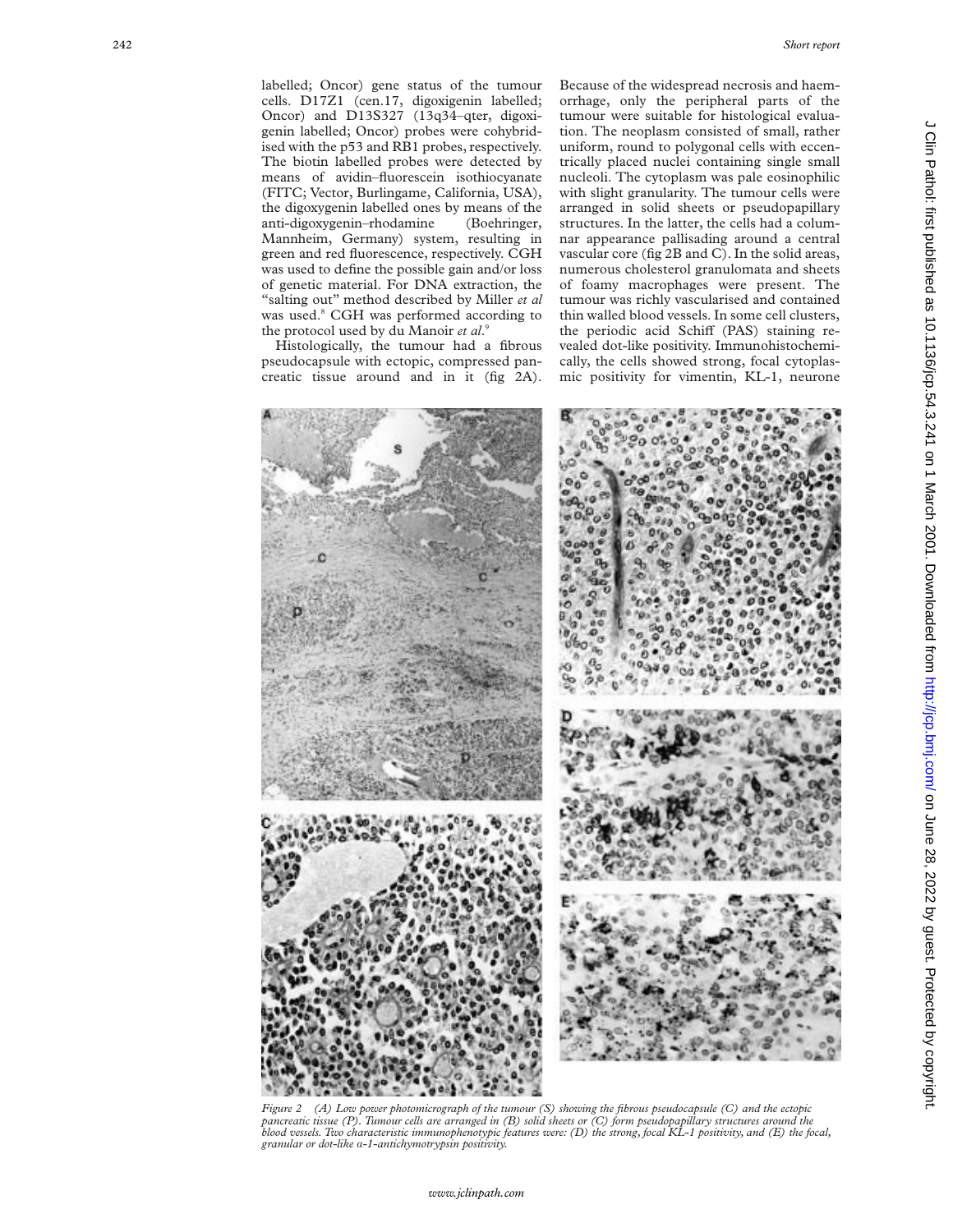

*Figure 3 (A) Characteristic single diploid peak on the histogram. (B) Comparative genomic hybridisation shows no gain or loss in the genetic material.*

*Table 1 Summary of the present and previously published cases*

|              | Agelsex | Size (cm)   | Site         | Heterotopic<br>pancreas | Symptoms   |
|--------------|---------|-------------|--------------|-------------------------|------------|
| Case $12$    | 13/F    | 8           | Mesocolon    | Yes                     | Pain       |
| Case $24$    | 17/F    |             | Omentum      | Yes                     | Mass       |
| Case $31$    | 33/F    | 6           | Mesocolon    | Yes                     | Mass       |
| Case $4^3$   | 41/F    | 7.5 and 5.5 | Liver        | No data                 | Distension |
| Case $5^5$   | 25/M    | 8           | $Mesocolon*$ | $Yes**$                 | None       |
| Present case | 15/F    | 21          | Mesocolon    | Yes                     | Pain       |

\*In case 5 the tumour was located beneath the mesocolon transversum.

\*\*In case 5 only pancreatic ducts could be found in the capsule.

Numbers in superscript are the original references.

F, female; M, male.

 $\alpha$ 1-antitrypsin ( $\alpha$ 1AT) and  $\alpha$ 1antichymotrypsin  $(a1ACT)$  (fig 2D and E). All the other markers, including EMA, BerEP4, desmin, leucocyte common antigen (LCA), glial fibrillar acidic protein (GFAP), the oestrogen receptor (ER), the progesterone receptor (PR), p53, cytokeratin (CK), and the neuroendocrine markers such as chromogranin-A, synaptophysin, neurofilament (NF), S100, and PGP9.5 were negative. No mitoses were found, and the Mib1 (Ki67) antibody showed nuclear staining in about 1% of the tumour cells at the viable periphery of the neoplasm. In spite of the signs of necrosis, mitochondria, desmosomes, rough endoplasmic reticulum fragments, Golgi apparatus, and scant zymogen granules with finely granular matrix and eccentric dense bodies could be identified on electron microscopic examination. No neurosecretory granules could be detected.

On the flow cytometric histogram a single diploid peak was seen with a low, 3.25% S-phase fraction and 96% G0–G1 cells at CV: 5.31 (fig 3A).

In situ hybridisation analysis of the 13q and the 17p arms, by means of the RB1/D13S327 and TP53/D17Z1 probes, respectively, gave two red and two green signals in both cases, ruling out loss or gain at the investigated regions. The results indicate structurally normal 13q and 17p chromosome arms. CGH did not reveal gain or loss in the genetic material of the tumour (fig 3B), which is in agreement with the flow cytometry finding of diploidy.

SPEN constitutes less than 1% of all pancreatic tumours. It can occur in any part of the gland, more frequently in the tail and the head. The occurrence of SPEN outside the pancreas is still regarded as a curiosity and only five previously published cases have been identified (table 1). Although it is sometimes difficult to make a diagnosis of SPEN in the pancreas, it becomes a diagnostic challenge when it occurs elsewhere. The presence of ectopic pancreatic tissue, as seen in three of the five previously published cases, is an important clue to the diagnosis. Barbosa de Castro *et al* studied the distribution of ectopic pancreatic tissue in 471 necropsies and reported only 0.4% in the mesocolon.<sup>10</sup> In contrast, four of the six tumours reviewed here were localised to the mesocolon (or just beneath the transverse mesocolon in case 5). These six tumours (table 1) tended to grow to a large size (60–210 mm), usually occurred in young female patients (only one was in a man), and produced similar clinical signs. In all five published cases the tumour was found to be separate from the main pancreas at surgery. All had a pseudocapsule and in four of the specimens (not cases 4 and 5) heterotopic, compressed pancreatic tissue was present at the periphery. In case 5, only ductular structures resembling pancreatic ducts were found.<sup>5</sup> In case 4, the neoplasm developed in the liver, but the presence of pancreatic tissue in or around the tumour was not mentioned.<sup>3</sup> The fact that SPEN developed in the liver raises the possibility of the presence of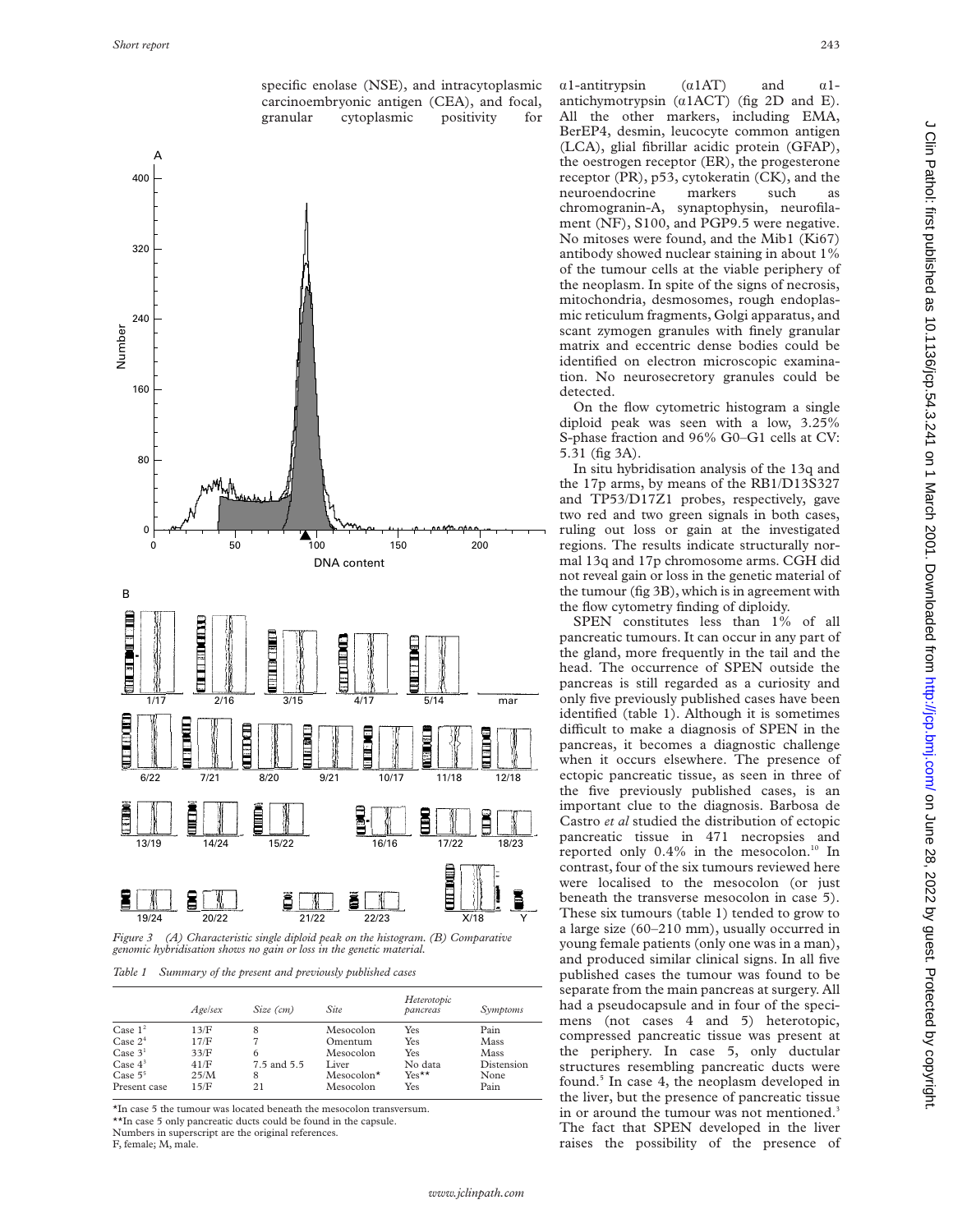pluripotent, primordial "pancreatic" cells in this organ, which seems to be supported by the common development of both pancreas and liver from the primitive duodenum.

The histological pattern of SPEN is very characteristic, as is the cytological appearance.<sup>11–13</sup> Some of the reports emphasise the value and role of fine needle aspiration biopsy (FNAB), which gives preoperative diagnosis and helps in planning surgical intervention by distinguishing SPEN from other, more aggressive neoplasms. $11 12$  In contrast, the immunophenotype of the tumour cells is inconsistent in the different publications.<sup>14</sup> The most frequently positive markers are  $\alpha$ 1AT, á1ACT, NSE, vimentin, and broad spectrum cytokeratin, as was found in our case.<sup>5 15-19</sup> However, apart from these markers, strong intracytoplasmic CEA positivity was also noted, which is in contrast to the negative results reported by many authors.<sup>18</sup> Negativity with the known neuroendocrine markers such as NF, chromogranin, synaptophysin, PGP9.5, and S100 does not support a neuroendocrine origin or differentiation. The striking female predominance provoked immunohistochemical studies for oestrogen and progesterone receptors that led to controversial results. Some authors found the neoplasm negative for oestrogen and positive for progesterone receptors<sup>19</sup>; however, in other publications, several cases proved to be negative for both hormone receptors.5 17 18 Complicating the issue, oestrogen receptor positive SPEN has also been described.<sup>10</sup> The tumour in our case failed to react with any of the above antibodies for hormone receptors. This is probably a true result and not the result of widespread tumour necrosis because other antibodies worked well on the same preparation. The p53 negativity indicates no overexpression, which is in agreement with the ISH findings.

On ultrastructural studies, some authors found zymogen-like and/or neurosecretory granules (exocrine and/or endocrine features) in the tumour cells; however, others saw no definitive evidence of such a differentiation.17 18 20 21 These findings might indicate a pluripotent pancreatic cell origin, where the tumour cells may express markers characteristic of both cell lineages.16 22 Our electron microscopic findings may support exocrine cell differentiation.

All but two of the published SPENs proved to be diploid with a low S-phase fraction in flow cytometric studies.13 17 Our case also showed diploidy with a low S-phase fraction (3.25%), which correlated well with the low proliferative activity (low number of Mib1 positive cells and virtual absence of mitotic figures) and indolent behaviour of the tumour.

Considerably much less is known about the molecular pathological background. Grant *et al* pointed to an unbalanced chromosomal translocation — der ( 17 ) t( 13; 17 ) ( q14; p11 ) found in a pancreatic SPEN<sup>7</sup>; however, in our case, the p53 and the RB1 genes seemed to be intact in these regions and no gain or loss could be demonstrated on the 13q and the 17p chromosome arms. The translocation described<sup>7</sup> was restricted to a minor subpopulation of cells (five of the 20 mitoses) and might be related to the transformation and not to a basic genetic alteration of the tumour. In agreement with our flow cytometric and ISH data, the CGH did not show quantitative changes in the genetic material (fig 3B). Bartsch *et al* emphasised the absence of K-ras mutations in these tumours in contrast to other cystic malignant pancreatic neoplasms, where an association between mutation and malignant behaviour was clearly demonstrated. <sup>6</sup> The similar and unique macroscopic and microscopic morphology, clinical presentation, and biological behaviour of these tumours suggest a common, discrete genetic abnormality that remains unclear. This does not cause detectable gain or loss in the genetic material as shown by the investigations carried out.

The clinical course of SPEN is usually favourable; only forty three (14.7%) cases behaved in a malignant fashion. However, because this tumour (although rarely) can have metastatic potential and may recur, wide and complete surgical resection is recommended and regular clinical ultrasonographic investigations must be carried out.<sup>23</sup> The histological features of SPEN are sufficiently distinctive to be recognised even at a heterotopic site.

The authors thank V Kalász for technical assistance, and Dr C Stock (CCRI, St Anna Children's Hospital, Vienna) for performing the CGH reaction.

- 1 Elorza Oure JL, Ruiz Diaz I, Tubia-Landaberea J,*et al*. Solid and papillary tumour on ectopic pancreas in transversal mesocolon. *Rev Esp Enferm Dig* 1991;**79**:429–31.
- 2 Ishikawa O, Ishiguro S, Ohhigashi H, *et al*. Solid and papil-lary neoplasm arising from an ectopic pancreas in the mesocolon. *Am J Gastroenterol* 1990;**85**:597–600.
- 3 Kim IK, Kim ST, Lee GK, *et al*. Papillary cystic tumour of the liver. A case report with ultrastructural observation. *Cancer* 1990;**65**:2740–6.
- 4 Kôvári E, Járay B, Pulay I. Papillary and cystic neoplasm on ectopic pancreas. *Orv Hetil* 1996;**137**:923–5. 5 Klöppel G, Maurer R, Hofmann E, *et al*. Solid-cystic
- (papillary-cystic) tumours within and outside the pancreas in men: report of two patients. *Virchows Arch A Pathol Anat Histopathol* 1991;**418**:179–83.
- 6 Bartsch D, Bastian D, Barth P, *et al*. K-ras oncogene muta-tions indicate malignancy in cystic tumours of the pancreas. *Ann Surg* 1998;**228**:79–83.
- 7 Grant LD, Lauwers GY, Meloni AM, *et al*. Unbalanced
- chromosomal translocation der( $17$ )t( $13,17$ )( $q14$ ; $p11$ ) in a solid and cystic papillary epithelial neoplasm of the pancreas. *Am f* Surg Pathol 1996;20:339-45.<br>8 Miller SA, Dykes DD, Polesky HF. A simple salting out
- 9 du Manoir S, Speicher MR, Joos S, *et al*. Detection of complete and partial chromosome gains and losses by comparative genomic in situ hybridisation. *Hum Genet* 1993;**90**:590–610.
- 10 Barbosa De Castro J, Dockerty MB, Waugh JM. Pancreatic heterotopia. *Surg Gynecol Obstet* 1946;**82**:527–42.
- 11 Kashima K, Hayashida Y, Yokohama J, *et al*. Cytologic features of solid and cystic tumour of the pancreas. *Acta Cytol* 1997;**41**:443–9.
- 12 Pelosi G, Iannucci A, Zamboni G, *et al*. Solid and cystic papillary neoplasm of the pancreas: a clinico-cytopathologic and immunocytochemical study of five new
- cases diagnosed by fine needle aspiration cytology and a review of the literature. *Diagn Cytopathol* 1995;13:233-46.<br>13 Wilson MB, Adams DB, Garen PD, et al. Aspiration cytologic, ultrastructural, and DNA cytometric findi solid and papillary tumour of the pancreas. *Cancer* 1992;**69**:2235–43.
- 14 Lack EE. Primary tumours of the exocrine pancreas. Classification, overview, and recent contributions by immunohis-tochemistry and electron microscopy. *Am J Surg Pathol* 1989;**13**(suppl 1):66–88.
- 15 Learmonth GM, Price SK, Visser AE, *et al*. Papillary and cystic neoplasm of the pancreas—an acinar cell tumour? *Histopathology* 1985; **9**:63–79.